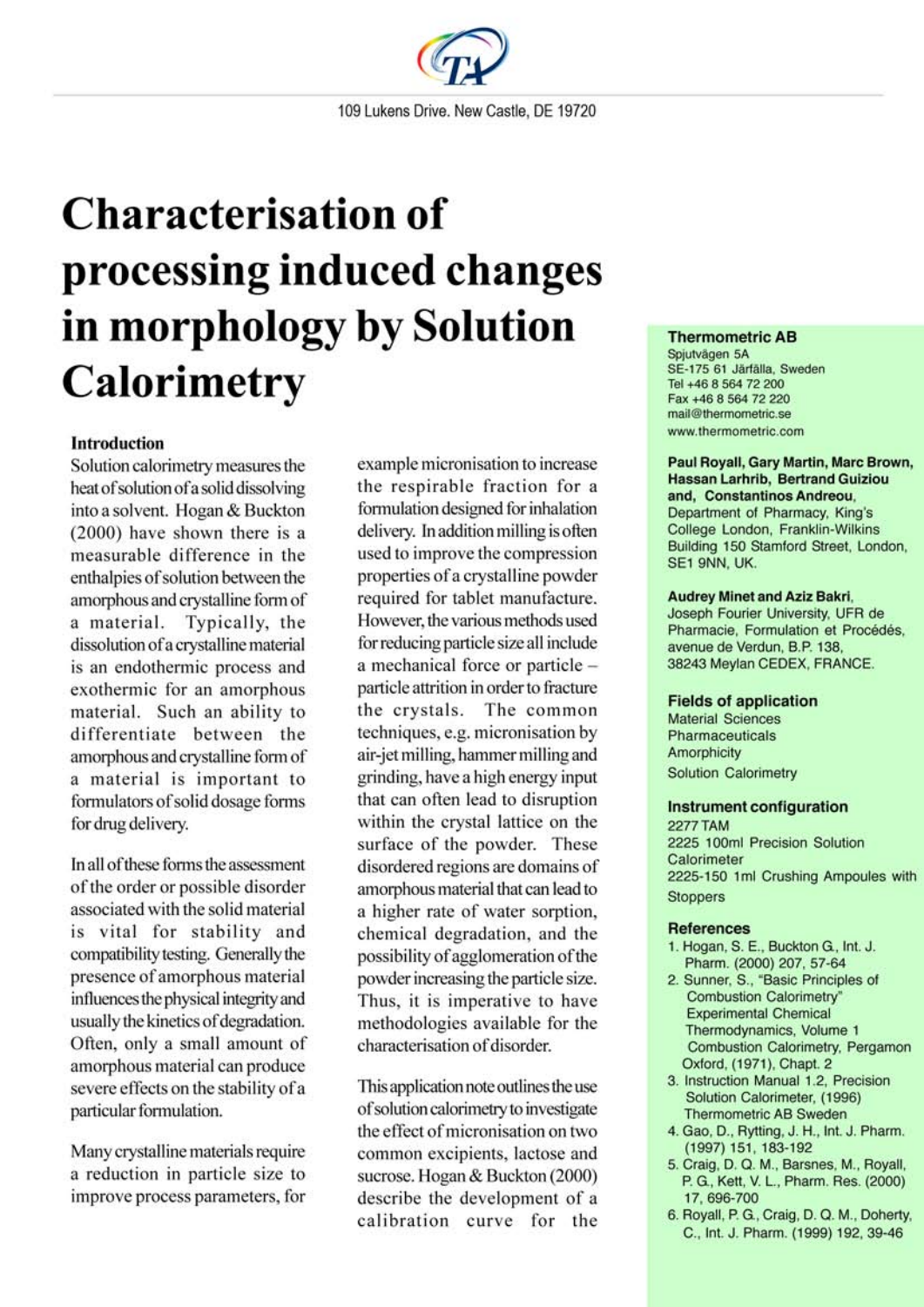quantification of amorphous content. This study supports their work by illustrating the ability of solution calorimetry to characterise materials that have been processed by a selection of techniques commonly used in the pharmaceutical industry.

# **Experimental**

A Thermometric 2225 Precision Solution Calorimeter, (Thermometric AB Sweden), was used to measure the enthalpies of solution. The solution calorimeter was thermostated in a Heto precision water bath. Between 50 and 200 mg of sample were placed in glass crushing ampoules. The ampoules were double sealed with beeswax using the method previously described<sup>1</sup> and each sample was run in triplicate. All the experiments were performed using 100 ml of deionised water. The stirrer within the calorimeter was set at 500 rpm.

Both samples of lactose and sucrose were micronised in a Fryma air jet mill. After passage through the air jet mill the samples were stored in a dessicator over silica gel at room temperature. The sample of lactose was divided immediately after micronisation and a portion was passed through the air-jet mill again. This was repeated for a further pass, producing a sample that had undergone three passes through the mill. A portion of the third pass lactose was dried at 50°C in a vacuum oven for 24hours. Spray dried lactose was produced using a Niro Mobile Minor 2000 and a 20% aqueous feed solution. After spray drying, the sample was stored over silica gel at room temperature.

## **Results & Discussion**

A typical response from the SolCal is shown in Figure 1. The calorimeter operates under semi-adiabatic conditions, so the initial temperature was offset, typically by 150 mK, from the air bath temperature of 25°C, (298.15K). The baseline sections in figure 1 were used to check that the observed temperature increase was conforming to an exponential decay. Before and after the ampoule was broken, the calorimeter was calibrated electrically. From these calibrations and the baseline sections, SolCal software determines an accurate value for the enthalpy of solution when the sample ampoule is broken into the 100mls of water contained in the calorimeter vessel, (marked Break in figure 1). The SolCal software uses well-known heat balance equations<sup>2</sup> to determine the change in enthalpy of the process being observed from the change in offset temperature as a function of time. A more in depth description of the operation of SolCal and the heat balance equations used by SolCal software can be found in the manufacturers manual<sup>3</sup>.

The response from a sample of  $\alpha$ -lactose monohydrate is shown in figure 1. After the break, where the glass ampoule was broken and the lactose dispersed within the 100mls of water, the offset temperature falls rapidly. This response is typical of the endothermic dissolution of crystalline materials. The observed value for the enthalpy of solution was  $55.8 \pm 0.5$  J/g. This is within the experimental error of the literature value for 100% crystalline α-lactose monohydrate<sup>1</sup>. This shows that the sample of lactose used had no detectable level of amorphous content, and can be considered to be over 99% crystalline.



**Figure 1.** *A typical example of the response from the SolCal, in this example, as received a-lactose monohydrate.*

The enthalpies of solution for all the samples of lactose and sucrose are summarised in figure 2. β-Lactose, the other crystalline modification of lactose, had a much lower enthalpy of solution, but it was still endothermic. The significant difference between the α and β forms indicates that SolCal is potentially useful for the characterisation and identification of different polymorphs. Indeed, it should be possible to detect the relative amounts of each modification in mixtures of polymorphs by solution calorimetry.

Two samples of spay dried lactose are shown in figure 2. The first marked with a single asterisk is a previously published value for 100% amorphous spray dried lactose<sup>1</sup>. The sample prepared in this study was stored over silica gel whereas the literature value was dried in a vacuum oven at 50°C. A previous study with spray dried lactose indicates that the amorphous material readily absorbs water which increases the enthalpy of solution<sup>1</sup>. Therefore, as the sample in this study was not dried it is reasonable to assume a similar explanation. The significance of this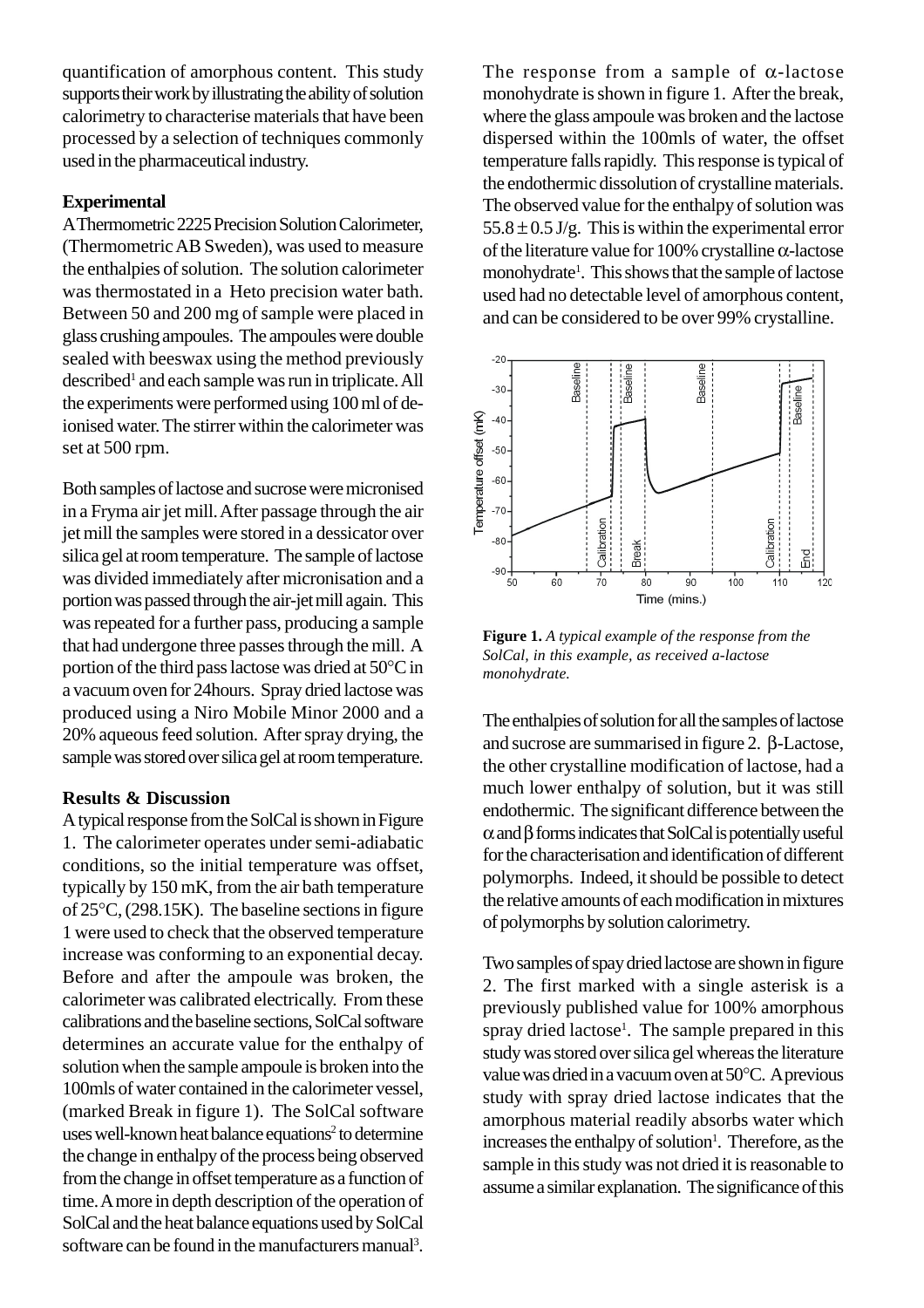result is that the enthalpy of solution for amorphous materials is sensitive to water content of the sample.

The three samples of micronised  $\alpha$ -lactose monohydrate all show a reduction in their enthalpy of solution. This can be attributed to the generation of small amounts of amorphous material within the micronised sample. DSC experiments, data not shown, indicate that no β-lactose was formed and only traces of amorphous material could be detected. DSC is useful for the qualitative detection of amorphous material but lacks the sensitivity for the quantification of small amounts of amorphous content. Vacuum drying reduced the enthalpy of solution for the partially amorphous lactose that underwent three passes through the air-jet mill. This is similar to the response from the totally amorphous lactose, whereby drying in a vacuum oven reduces the enthalpy of solution. The water absorbed by the amorphous domains present in the micronised powder could have originated from two sources. Either the hydrated water, released when the structure of the crystalline material was destroyed by the attrition and fracture of particles in the formation of the amorphous fraction, or from the background humidity present in the lab when the sample was collected at the bottom of the mill.

The enthalpy of solution for the dried micronised material was assumed to reflect the true contribution from the main crystalline fraction and the contaminating amorphous fraction. Using this value on an extrapolation of Hogan & Buckton's calibration curve<sup>1</sup> indicated that three passes through the air-mill produced a 14.5±0.5% w/w amorphous contamination of the crystalline powder.

The amorphous and crystalline forms of sucrose showed a similar exothermic and endothermic difference with respect to their enthalpies of solution when compared to lactose. The enthalpy of solution for amorphous sucrose shown in figure 2 marked by two asterisks is a previously published value<sup>4</sup>, and the sample was prepared by a combination of quench cooling and freeze drying, and was subsequently vacuum dried. The crystalline sucrose used in this study gave an enthalpy of solution within in the experimental error of the literature value<sup>4</sup>. The micronised and as received material gave identical values for their enthalpies of solution within the experimental error. Both samples contained the same



**Figure 2.** *A summary of the enthalpies of solution at 25°C in water for lactose and sucrose processed and stored under different conditions. Each bar represents the average of three experiments (average standard error = 0.5 J/g).*